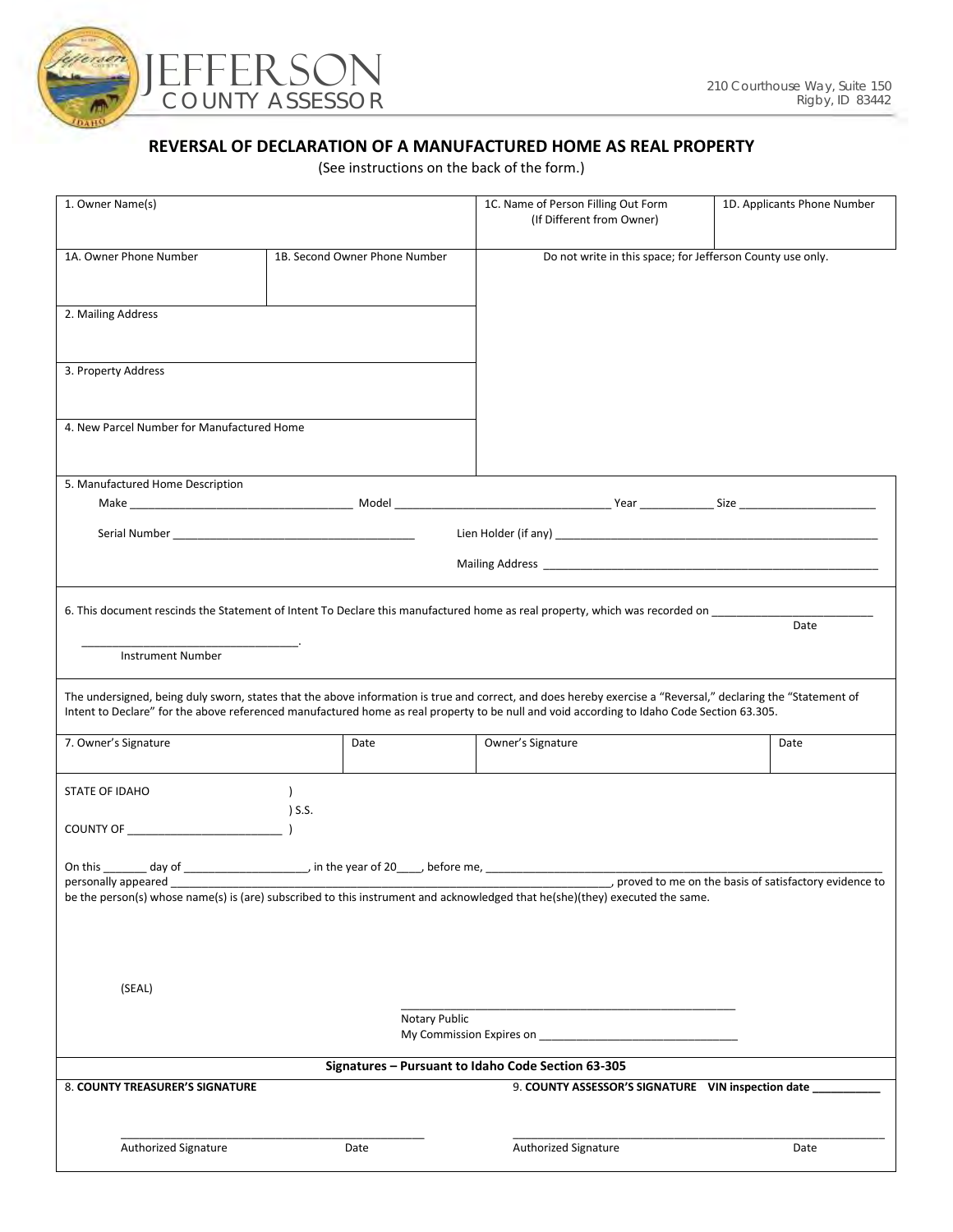## **INSTRUCTIONS FOR REVERSAL OF DECLARATION OF A MANUFACTURED HOME AS REAL PROPERTY**

#### **This process can take anywhere from one to six months to gather, process and receive your new title.**

Numbered instructions correspond to numbered items on the form. Attach additional information if necessary. The blank area in the upper right part of the form is for county use only; do not write in this area.

- 1. Print or type name of all applicants as these names will appear on the title of the manufactured home. All owners of the manufactured home must be listed.
	- A. Enter the owner's phone number. This is important in case the assessor's office needs to talk to you.
	- B. Enter the second owner's phone number.
	- C. If someone other than the owner is filling out the form, print your name here.
	- D. If someone other than the owner is filling out the form, write your phone number here.
- 2. Enter the mailing address of the applicant or other individual to whom correspondence, including the assessment notice and tax bill, would be addressed. (This is where you want the new title sent; it does not need to be the manufactured home's mailing address.)
- 3. Enter the street address for the location of the manufactured home.
- 4. Assessor office will need to do a VIN inspection before line #9 may be signed.
- 5. Enter the parcel number for the manufactured home. The assessor will need to provide the new parcel number being assigned to the manufactured home or initial item 4 on the form.
- 6. Describe the manufactured home by entering the make, model, year built, size (such as 27 feet wide and 66 feet long), and serial number of the manufactured home. This information is available in financing records or from the assessor. Also enter the name of the individual(s) or financial institution(s) holding a mortgage or other loan instrument for the manufactured home and their mailing address. This information is available in financing agreements that have been signed.
- 7. Enter the date the "Statement of Intent to Declare" (SID) the manufactured home as real property was recorded and the instrument number for that recording. The county recorder placed the date and the instrument number on the original Statement to Declare Real Property form. (This information can be obtained at the Assessor's Office.)
- 8. Signature and date of signature are required from each owner. This must be signed in the presence of a Notary Public. After completion of items 1-6, sign item 7 in the presence of a Notary Public. The part of this form between items 7 and 8 must be completed by a Notary Public.
- 9. Upon verification that property taxes for the Manufactured home are prepaid, this is to be signed and dated by an agent of the county treasurer's office and constitutes the treasurer's written approval for the reversal of the declaration of the manufactured home as real property. The property taxes must be paid current before this reversal can be accepted. The property owner should not sign in this box.
- 10. Obtain a title report, from a title company, identifying those individuals or entities whose consent must be obtained for the declaration of the manufactured home as real property to be reversed. When submitting this "Reversal of Declaration of a Manufactured Home as Real Property" to the county assessor's office, include a copy of this title report with the signatures of consent. An agent of the county assessor's office will sign this item to verify the receipt of:
	- a. Thirty (30) days written notice of the intent to reverse the declaration of manufactured home as real property,
	- b. Title reports, and
	- c. Signatures of consent.